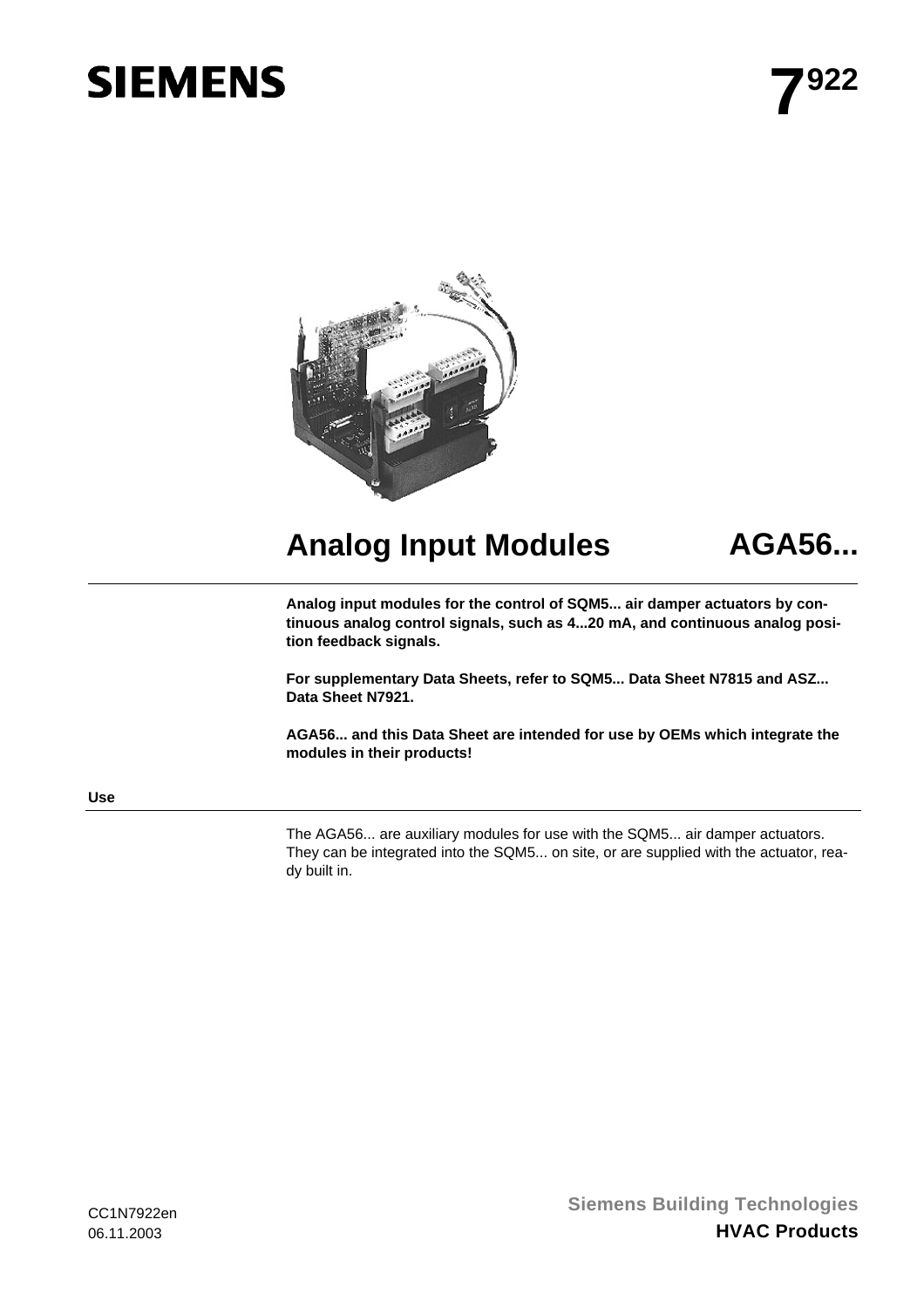|                                   | To avoid injury to persons, damage to property or the environment, the following                                                                                                                                                                                                                                                                                                                                                                                                                                                                                                                                                                                             |  |  |  |
|-----------------------------------|------------------------------------------------------------------------------------------------------------------------------------------------------------------------------------------------------------------------------------------------------------------------------------------------------------------------------------------------------------------------------------------------------------------------------------------------------------------------------------------------------------------------------------------------------------------------------------------------------------------------------------------------------------------------------|--|--|--|
|                                   | warning notes should be observed!                                                                                                                                                                                                                                                                                                                                                                                                                                                                                                                                                                                                                                            |  |  |  |
|                                   | Do not make any modifications to the modules!                                                                                                                                                                                                                                                                                                                                                                                                                                                                                                                                                                                                                                |  |  |  |
|                                   | All activities (mounting, installation and service work, etc.) must be carried out by<br>qualified staff<br>Before performing any wiring changes in the connection area, completely isolate<br>the burner control from the mains supply (all-polar disconnection)<br>Ensure protection against electric shock hazard by providing adequate protection<br>for the burner control's connection terminals<br>Ensure that wiring is in an orderly state<br>In the event of failure, the input modules do not offer intrinsic safety. Hence, de-<br>$\bullet$<br>pending on the application and the requirements, adequate safety measures out-<br>side the modules must be taken |  |  |  |
| <b>Mounting notes</b>             |                                                                                                                                                                                                                                                                                                                                                                                                                                                                                                                                                                                                                                                                              |  |  |  |
|                                   | Ensure that the relevant national safety regulation are complied with                                                                                                                                                                                                                                                                                                                                                                                                                                                                                                                                                                                                        |  |  |  |
| <b>Installation notes</b>         |                                                                                                                                                                                                                                                                                                                                                                                                                                                                                                                                                                                                                                                                              |  |  |  |
|                                   | When making the wiring, ensure that AC 230 V mains voltage is strictly separated<br>from protective low-voltage                                                                                                                                                                                                                                                                                                                                                                                                                                                                                                                                                              |  |  |  |
| <b>Commissioning notes</b>        |                                                                                                                                                                                                                                                                                                                                                                                                                                                                                                                                                                                                                                                                              |  |  |  |
|                                   | Before commissioning ensure that wiring is in an orderly state                                                                                                                                                                                                                                                                                                                                                                                                                                                                                                                                                                                                               |  |  |  |
| <b>Standards and certificates</b> |                                                                                                                                                                                                                                                                                                                                                                                                                                                                                                                                                                                                                                                                              |  |  |  |
|                                   | Conformity to EEC directives<br>Electromagnetic compatibility EMC (immunity)<br>89 / 336 EEC<br>- Low-voltage directive<br>73 / 23 EEC                                                                                                                                                                                                                                                                                                                                                                                                                                                                                                                                       |  |  |  |
|                                   | $\mathbb{E}$ and $\mathbb{E}$ and $\mathbb{E}$ and $\mathbb{E}$ and $\mathbb{E}$ and $\mathbb{E}$ and $\mathbb{E}$ and $\mathbb{E}$ and $\mathbb{E}$ and $\mathbb{E}$ and $\mathbb{E}$ and $\mathbb{E}$ and $\mathbb{E}$ and $\mathbb{E}$ and $\mathbb{E}$ and $\mathbb{E}$ and $\mathbb{E}$ and<br>ISO 9001: 2000<br>ISO 14001: 1996<br>Cert. 00739<br>Cert. 38233                                                                                                                                                                                                                                                                                                          |  |  |  |
| <b>Service notes</b>              |                                                                                                                                                                                                                                                                                                                                                                                                                                                                                                                                                                                                                                                                              |  |  |  |
|                                   | Each time a unit has been replaced, check to ensure that wiring is in an orderly<br>state                                                                                                                                                                                                                                                                                                                                                                                                                                                                                                                                                                                    |  |  |  |
| <b>Disposal notes</b>             |                                                                                                                                                                                                                                                                                                                                                                                                                                                                                                                                                                                                                                                                              |  |  |  |
|                                   | The unit contains electrical and electronic components and may not be disposed of                                                                                                                                                                                                                                                                                                                                                                                                                                                                                                                                                                                            |  |  |  |



The unit contains electrical and electronic components and may not be disposed of together with household waste. Local and currently valid legislation must be observed.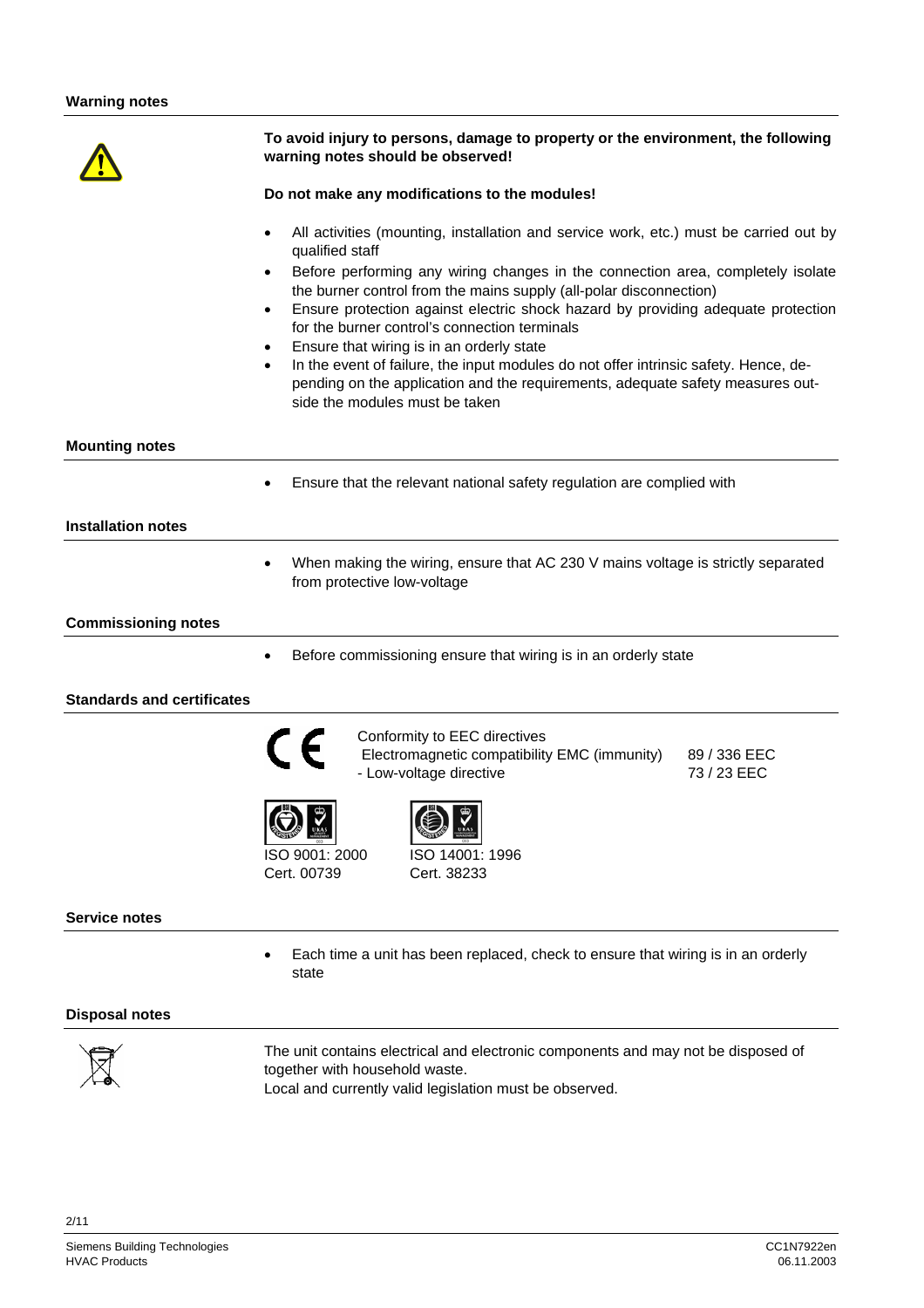#### **Type summary** (other types of modules on request)

| <b>Functions</b>                    | <b>Control inputs</b>               | <b>Position feed-</b> | <b>Operating voltage</b> | <b>Type</b> | <b>Identification</b> |
|-------------------------------------|-------------------------------------|-----------------------|--------------------------|-------------|-----------------------|
|                                     |                                     | back signal           | (5060 Hz)                | reference   | letter <sup>1</sup> ) |
| <b>Manual control</b>               | $---$                               |                       | AC 24240 V               | AGA56.1A97  | Α                     |
| Adjustment of control range         | $420$ mA                            |                       | AC 100110 V              | AGA56.41A17 | G                     |
| <b>Manual control</b>               |                                     |                       | AC 220240 V              | AGA56.41A27 | G                     |
|                                     |                                     |                       | AC 24 V                  | AGA56.41A87 | G                     |
|                                     | DC 02 V                             |                       | AC 100110V               | AGA56.42A17 | н                     |
|                                     | in connection with                  |                       | AC 220240 V              | AGA56.42A27 | н                     |
|                                     | $0135 \Omega$                       |                       | <b>AC 24 V</b>           | AGA56.42A87 | н                     |
|                                     | potentiometers                      |                       |                          |             |                       |
|                                     | (balance relay)                     |                       |                          |             |                       |
|                                     | up to 01000 $\Omega$ <sup>2</sup> ) |                       |                          |             |                       |
|                                     | DC 010 V                            |                       | AC 100110 V              | AGA56.43A17 | Κ                     |
|                                     |                                     |                       | AC 220240 V              | AGA56.43A27 | Κ                     |
|                                     |                                     |                       | AC 24 V                  | AGA56.43A87 | Κ                     |
| Adjustment of control range         | $020$ mA                            | $020$ mA              | AC 100110 V              | AGA56.9A17  | z                     |
| Linearization of angle of           | $420$ mA                            | $420$ mA              | AC 220240 V              | AGA56.9A27  | Z                     |
| rotation                            | DC 010 V                            | DC $010V$             | <b>AC 24 V</b>           | AGA56.9A87  | Z                     |
| <b>Readjustment of control</b>      | DC 02 V                             |                       |                          |             |                       |
| signal                              | in connection with                  |                       |                          |             |                       |
| <b>Presetting of fixed position</b> | $0135 \Omega$                       |                       |                          |             |                       |
| <b>Manual control</b>               | potentiometers                      |                       |                          |             |                       |
|                                     | (balance relay)                     |                       |                          |             |                       |
|                                     | up to 01000 $\Omega$ <sup>2</sup> ) |                       |                          |             |                       |

<sup>1</sup>) Type suffix (6th digit after the dot)

²) Any intermediate range possible

#### **Ordering**

Supply of input module and potentiometer:

| - Integrated in the SQM5 | Part of type reference of the SQM5<br>Identification letter and identification number (refer to<br>«Type summary») |
|--------------------------|--------------------------------------------------------------------------------------------------------------------|
| - As an individual item  | Type reference of input module and potentiometer (refer<br>to «Type summary» and «Accessories»)                    |

#### **Accessories**

Potentiometers

Every input module requires **one** potentiometer.

|                                                           | <b>Type reference</b> | I Identification number *) |
|-----------------------------------------------------------|-----------------------|----------------------------|
| 1000 $\Omega$ / 90 $^{\circ}$ / conductive plastic        | ASZ12.803             |                            |
| 1000 $\Omega$ / 135° / conductive plastic                 | ASZ12.833             |                            |
| 1000 $\Omega$ / 1000 $\Omega$ / 90° / conductive plastic  | ASZ22.803             |                            |
| 1000 $\Omega$ / 1000 $\Omega$ / 135° / conductive plastic | ASZ22.833             |                            |

\*) Type suffix (7th digit after the dot)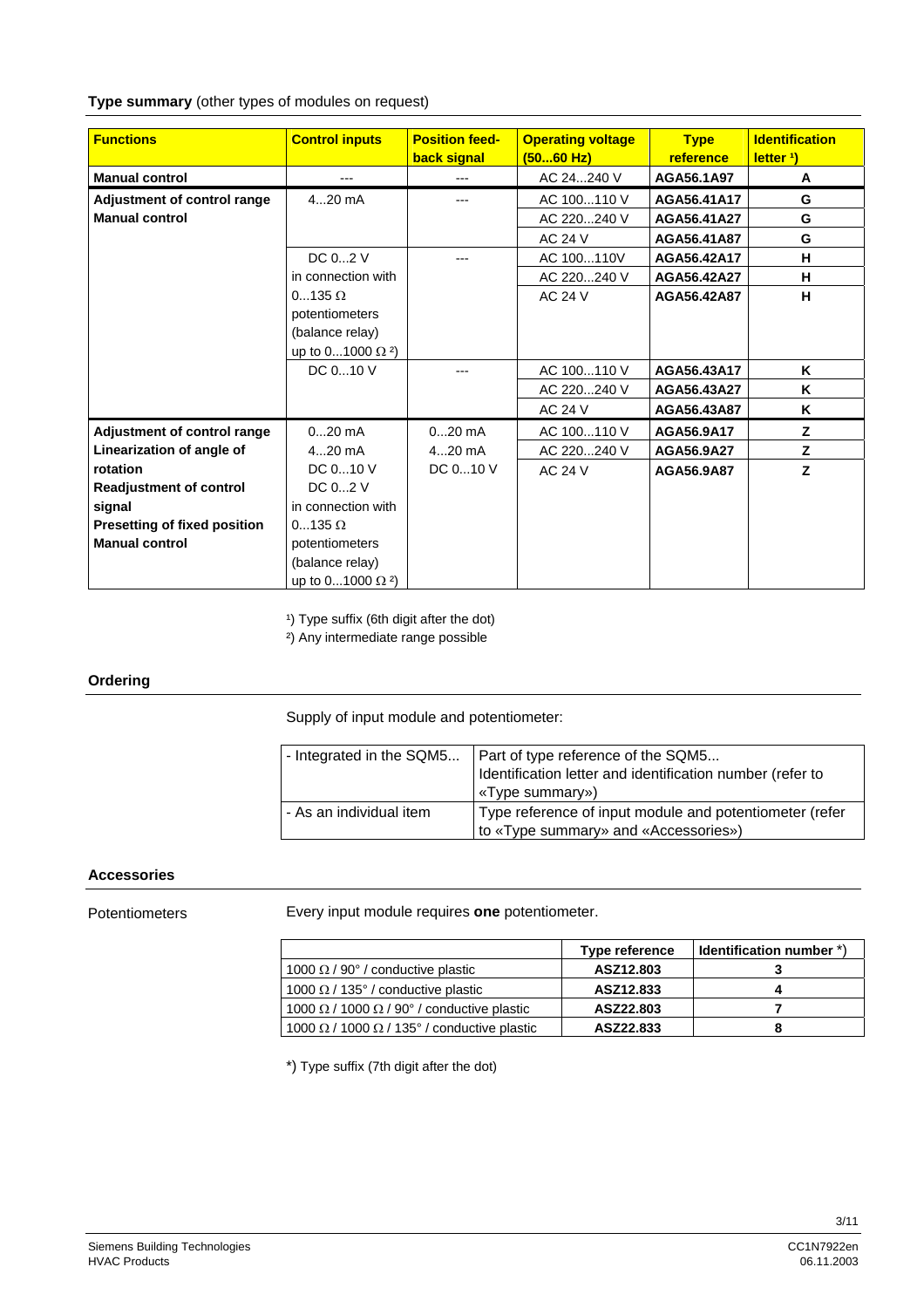#### **Technical data**

General data

Environmental conditions

| <b>Type reference</b><br>- …A27                          | <b>Operating voltage</b><br>AC 220 V -15 %AC 240 V +10 %                       |  |  |
|----------------------------------------------------------|--------------------------------------------------------------------------------|--|--|
| $-.A17$                                                  | AC 100 V -15 %AC 110 V +10 %                                                   |  |  |
|                                                          |                                                                                |  |  |
| - …A87                                                   | AC 24 V -15 % / +10 %                                                          |  |  |
| - …A97                                                   | AC 24 V -5 % AC 240 V +10 %                                                    |  |  |
| Frequency                                                | 5060 Hz ±6 %                                                                   |  |  |
| Degree of protection                                     | IP 54 to IEC 529, when mounted in the SQM5                                     |  |  |
| Safety class                                             | to IEC 730-1, when mounted in the SQM5                                         |  |  |
| - AGA56A17, A27                                          | L                                                                              |  |  |
| - AGA56A87                                               | Ш                                                                              |  |  |
| Input resistance                                         |                                                                                |  |  |
| - Current input                                          | $\leq 300 \Omega$                                                              |  |  |
| - Voltage input                                          | $\geq 100$ k $\Omega$                                                          |  |  |
| Power consumption                                        | 2.8 VA (without actuator)                                                      |  |  |
| Vibrations                                               | 30 m/s <sup>2</sup> (3 g) to IEC 68-2-6                                        |  |  |
| Vibration range                                          | 2100 Hz                                                                        |  |  |
| Perm. input line lengths                                 | $\leq 100$ m                                                                   |  |  |
| Temperature drift of output signals                      | $≤$ 2.5 $%$                                                                    |  |  |
|                                                          | referred to entire ambient temperature                                         |  |  |
|                                                          | range                                                                          |  |  |
| Weight                                                   | approx. 330 g                                                                  |  |  |
| Perm. loading on outputs                                 |                                                                                |  |  |
| - Current output                                         | short-circuit-proof to IEC 381                                                 |  |  |
| - (Current) total load                                   | max. 600 $\Omega$                                                              |  |  |
| - Voltage output                                         | $\geq$ 1.5 k $\Omega$                                                          |  |  |
| - Total load                                             | all simultaneously to IEC 381                                                  |  |  |
| DC current signals                                       | to IEC 381 T1                                                                  |  |  |
| DC voltage signals                                       | to IEC 381 T2                                                                  |  |  |
|                                                          | For assignment of connection terminals and further specification of the inputs |  |  |
| and outputs, refer to «Assignment of terminals / Legend» |                                                                                |  |  |
|                                                          |                                                                                |  |  |
| <b>Transport</b>                                         | DIN EN 60 721-3-2                                                              |  |  |
| Climatic conditions                                      | class 2K2                                                                      |  |  |
| <b>Mechanical conditions</b>                             | class 2M2                                                                      |  |  |
| Temperature range                                        | $-30+60$ °C                                                                    |  |  |
|                                                          |                                                                                |  |  |
| Humidity<br><b>Operation</b>                             | < 95 % r.h., Climate F to DIN 40 040<br>DIN EN 60 721-3-3                      |  |  |
| <b>Climatic conditions</b>                               |                                                                                |  |  |
|                                                          | class 3K5                                                                      |  |  |
| Mechanical conditions                                    | class 3M2                                                                      |  |  |
| Temperature range                                        | $-20+60$ °C                                                                    |  |  |
|                                                          | of SQM5 with AGA56 build in                                                    |  |  |



**Condensation, formation of ice and ingress of water are not permitted!** 

Humidity  $-95 %$  r.h., Climate F to DIN 40 040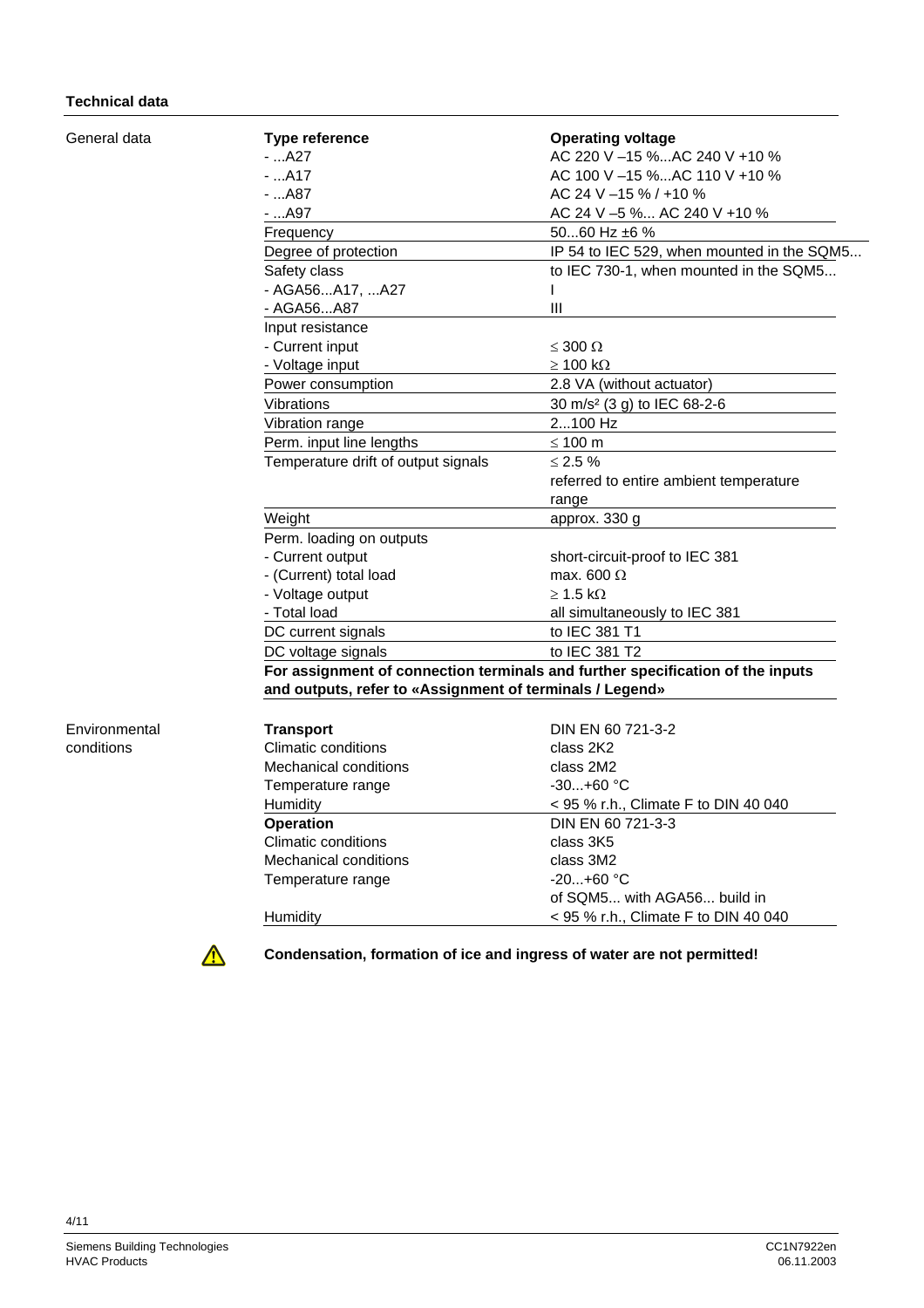|                                           | The following functions are provided:<br>Manual control<br>Adjustment of the control range<br>Linearization of the angle of rotation<br>Readjustment of the control signal<br>Presetting the fixed position<br>(For availability, refer to «Type summary / Functions»)                                                                                                                                                                |  |
|-------------------------------------------|---------------------------------------------------------------------------------------------------------------------------------------------------------------------------------------------------------------------------------------------------------------------------------------------------------------------------------------------------------------------------------------------------------------------------------------|--|
| <b>Manual control</b>                     | After operating the «MAN./AUTO.» switch and changing from «AUTO» to «MAN», the<br>actuator can be opened or closed with the $\alpha \triangle /0/\nabla$ » toggle switch.                                                                                                                                                                                                                                                             |  |
| <b>Adjustment of the</b><br>control range | Using the two potentiometers «MIN» and «MAX», the actuator's working range can be<br>limited to between 0° and 90° or 135°.                                                                                                                                                                                                                                                                                                           |  |
| Adjusting the limitations                 | Set switch «S1» to «MIN»<br>Set «MIN» potentiometer to a position between 0° and 67.5° or 101°<br>Set switch «S1» to «MAX»<br>Set «MAX» potentiometer to a position between the previously set «MIN» angle<br>and 90° or 135°<br>The «MAX» angle value must be greater than the «MIN» angle value!<br>Set switch «S1» to «OPE». In operation, switch «S1» must be in position «OPE»<br><b>REG</b><br>$90^{\circ}/135^{\circ}$<br>Max. |  |

100 % Y0...Y3

7922b03/0903

7922b03/0903

 $0^\circ + 0^\circ$ 

 $Min$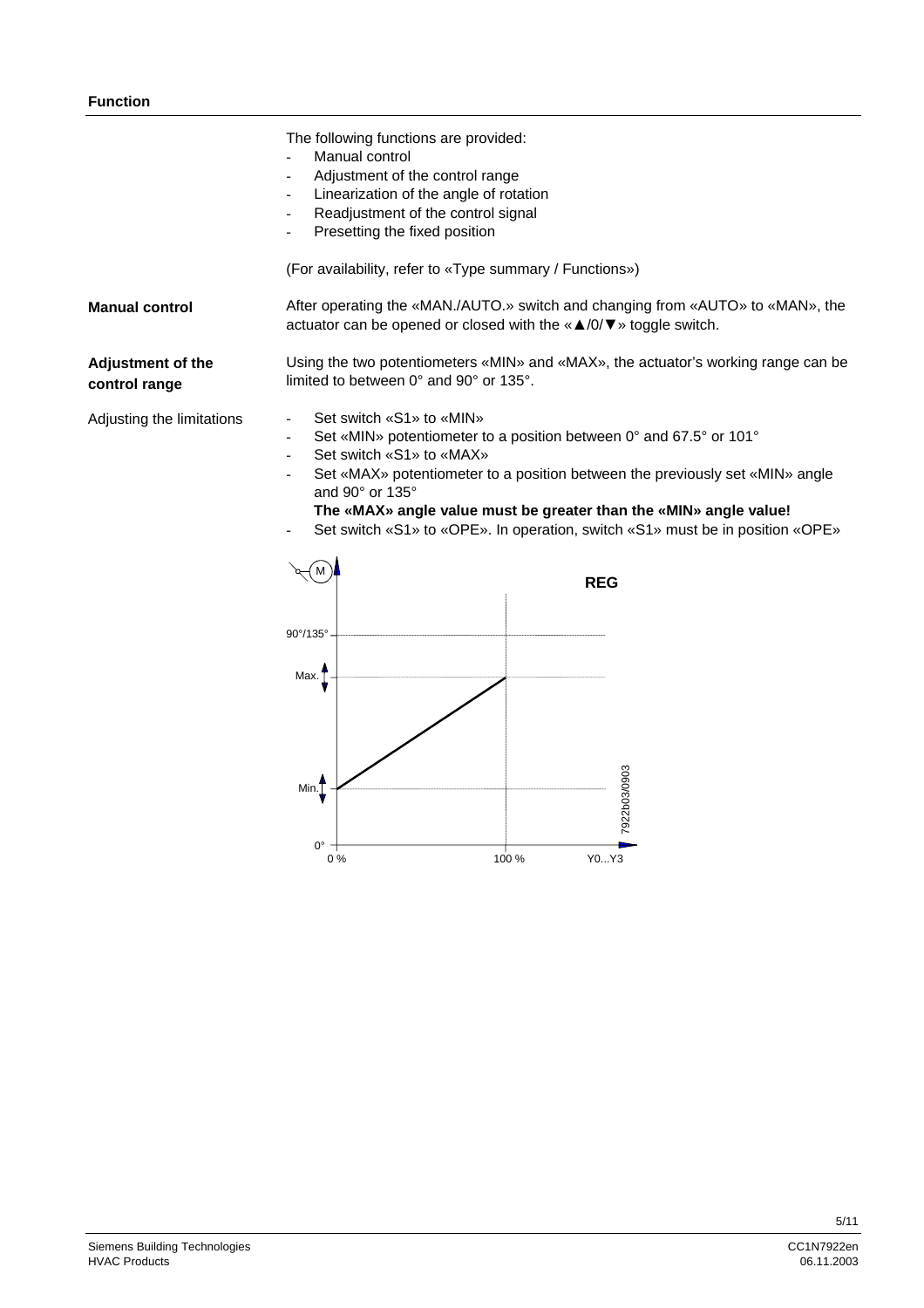# **Readjustment of the control signal**

The control signal can be readjusted using the external «ZF» signal (4...20 mA).



## **Linearization of the angle of rotation**

By setting shorting plug «J1» to position «1», the proportional behavior of the actuator (curve  $\circled{2}$ ) can be matched to the control (curve  $\circled{1}$ ). In the case of small signals, linearization of the angle of rotation produces over proportionally small angular changes and, in the case of greater signal, over proportionally large angular changes. Used in connection with non-linear regulating units, such as air dampers.

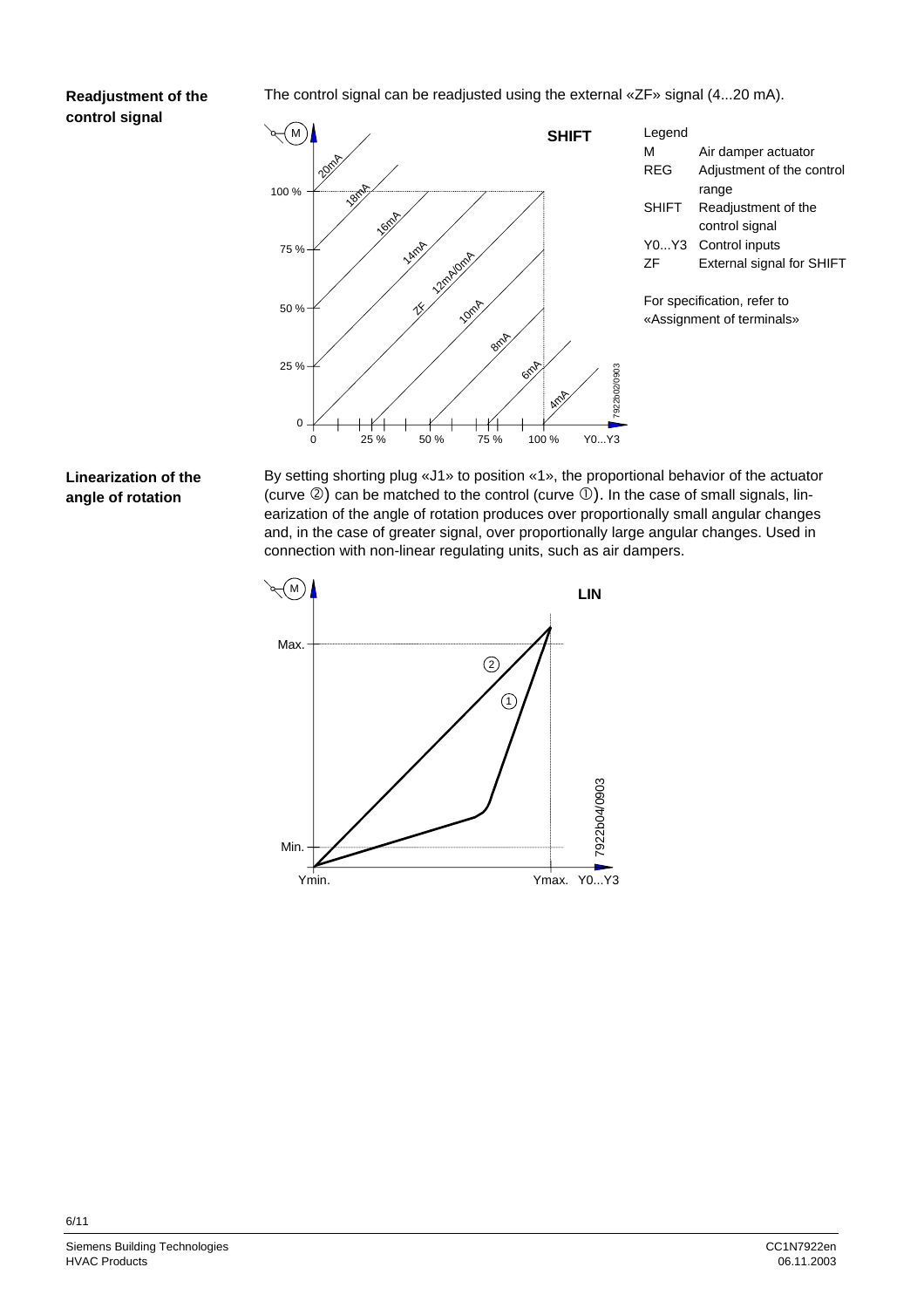## **Presetting the fixed position**

Using potentiometer «POS», the actuator's angular position can be preset. This position is approached independent of control signals when operating voltage is present at the input of «POS» (Terminal «P»). Position «POS» can be adjusted within the entire range of angular rotation.





**Basic circuit diagram** 



- 
- OPE Operating position ZF External signal for SHIFT
- 

Siemens Building Technologies and the control of the control of the control of the control of the control of the control of the control of the control of the control of the control of the control of the control of the cont HVAC Products 06.11.2003

Legend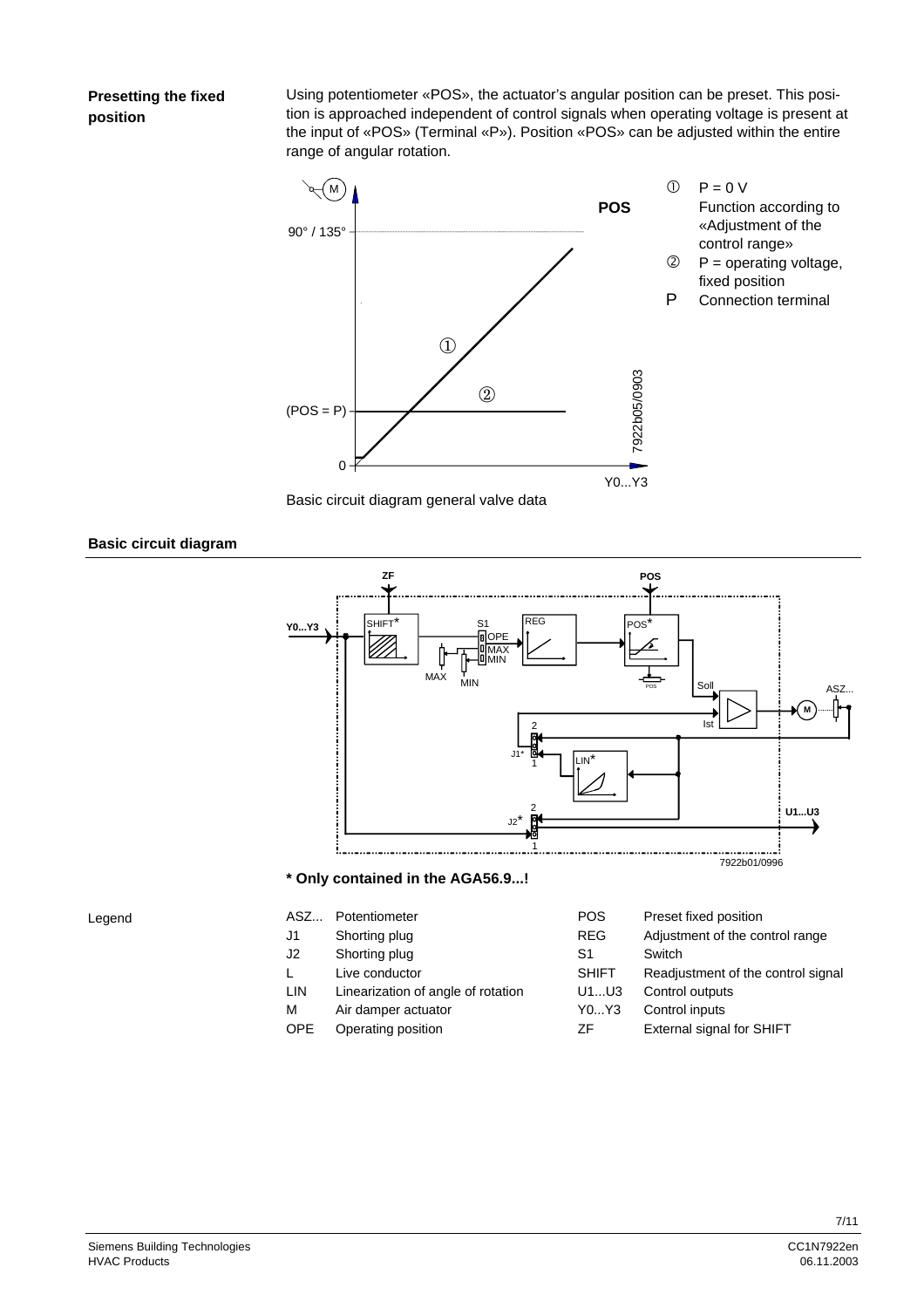#### **Assignment of terminals**



**The following signals may not be present at the same time:** 

- **L1, LR with A, Z, ZL or 13**
- **A with Z, ZL or 13**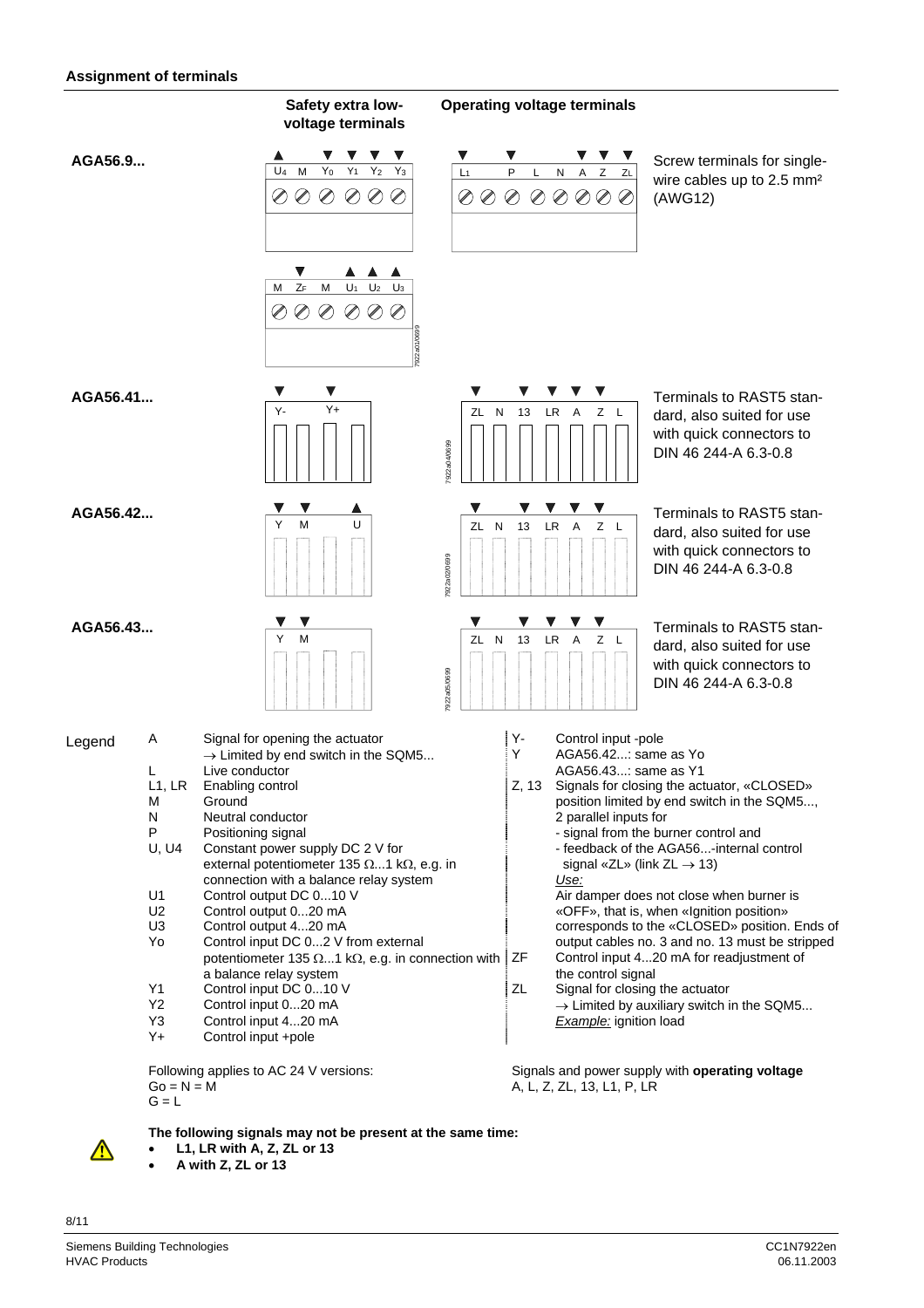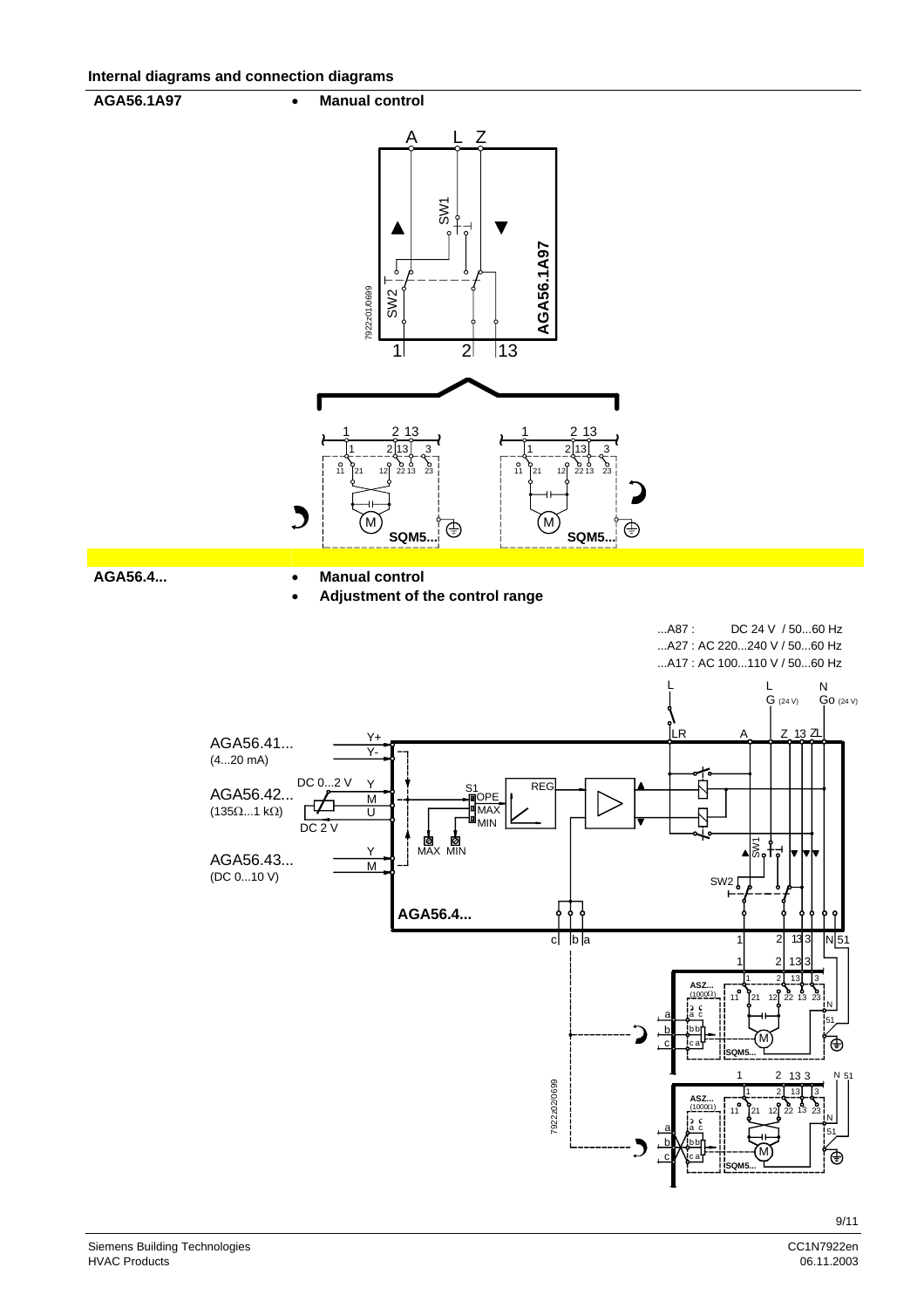- **AGA56.9... Manual control** 
	- **Adjustment of the control range «REG»**
	- **Readjustment of the control signal «SHIFT»**
	- **Linearization of the angle of rotation «LIN»**
	- **Presetting the fixed position «POS»**